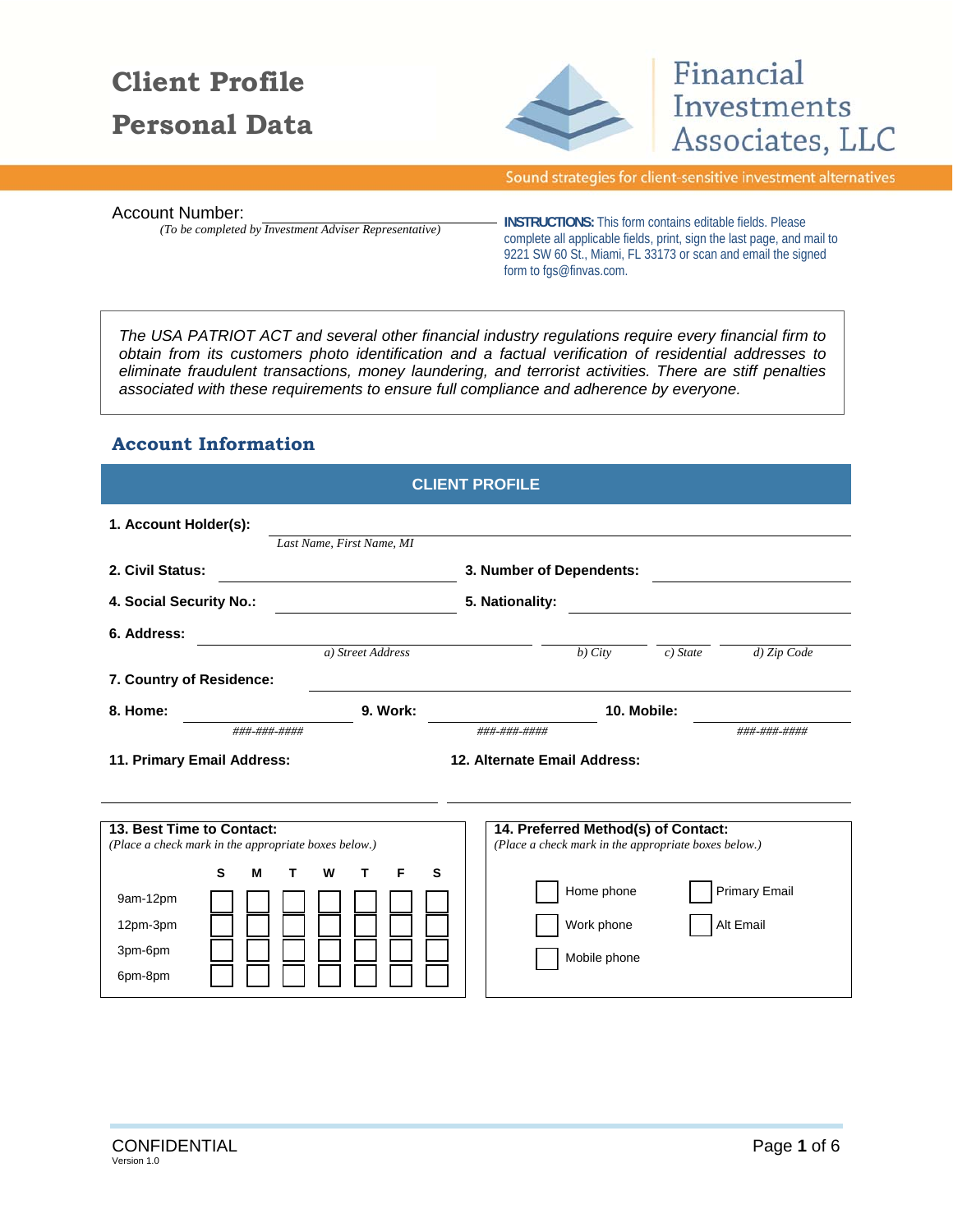

|                    |                                                                                                    | <b>EMPLOYMENT</b>        |               |             |
|--------------------|----------------------------------------------------------------------------------------------------|--------------------------|---------------|-------------|
|                    |                                                                                                    |                          |               |             |
| 16. Employer Name: |                                                                                                    |                          |               |             |
| 17. Address:       |                                                                                                    |                          |               |             |
|                    | a) Street Address                                                                                  | $b)$ City                | $c)$ State    | d) Zip Code |
| 18. Annual Income: |                                                                                                    | 19. Dates of Employment: |               |             |
|                    |                                                                                                    |                          | a) Begin Date | b) End Date |
|                    | 20. If you anticipate changes to any of the above information please detail in the space provided: |                          |               |             |
|                    |                                                                                                    |                          |               |             |
|                    |                                                                                                    |                          |               |             |
|                    |                                                                                                    |                          |               |             |
|                    |                                                                                                    |                          |               |             |

|                                                              | <b>Proof of Identity</b>                                                                                                         |
|--------------------------------------------------------------|----------------------------------------------------------------------------------------------------------------------------------|
| (Obtain copies of documents described below in client file.) |                                                                                                                                  |
| 21. Document Type:<br>22. Document No.:                      | 24. Country of Issue:<br>25. Exp. Date:                                                                                          |
| 23. Proof of Residency:                                      |                                                                                                                                  |
|                                                              | (Examples: Driver's license, passport, country-issued identity card,<br>utility bill, paycheck stub showing residential address) |

## **Origin and Source of Assets**

**26. History (Background of Relationship, Shared Relationships, Previous Contacts)**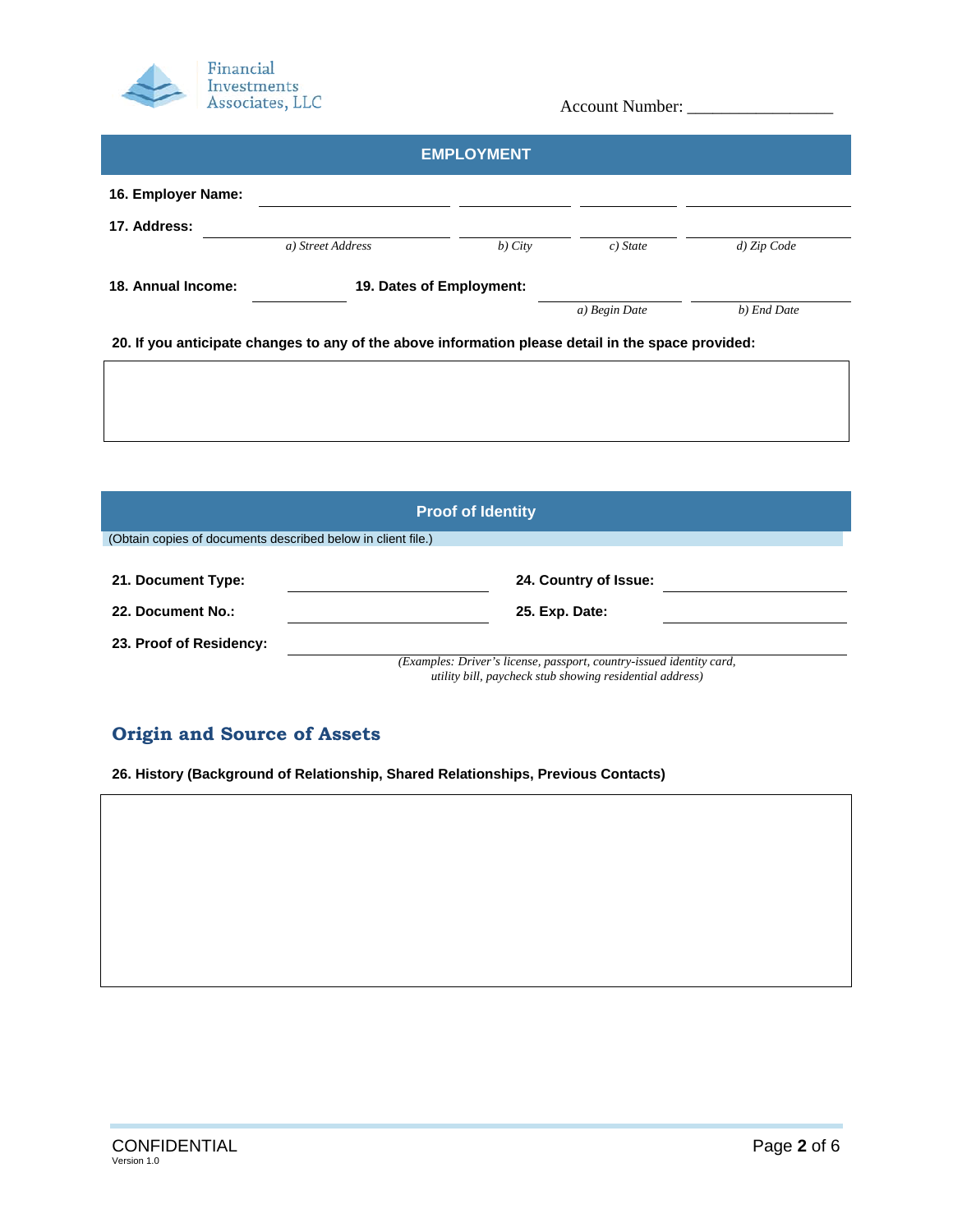

#### **27. Financial Background of Beneficial Owners**

**28. Asset Sources (Financial position of beneficial owner(s), Incomes, Holdings in securities, and Other Sources).** 

**29. Amount of Existing Assets—Earmarked for this Account and in Aggregate** 

#### **30. Current Custodian(s) of Assets to be Managed**

| a) Are aware of your current custodian's transaction charges?                                                                               | () Yes () No |              |
|---------------------------------------------------------------------------------------------------------------------------------------------|--------------|--------------|
| b) If your transactional costs exceed discount-broker charges for similar<br>transactions, would you like to retain your present custodian? | Yes ()No     |              |
| c) Would you like Financial Investments Associates, LLC to recommend discount<br>brokers to serve as your new custodian?                    |              | ) Yes ( ) No |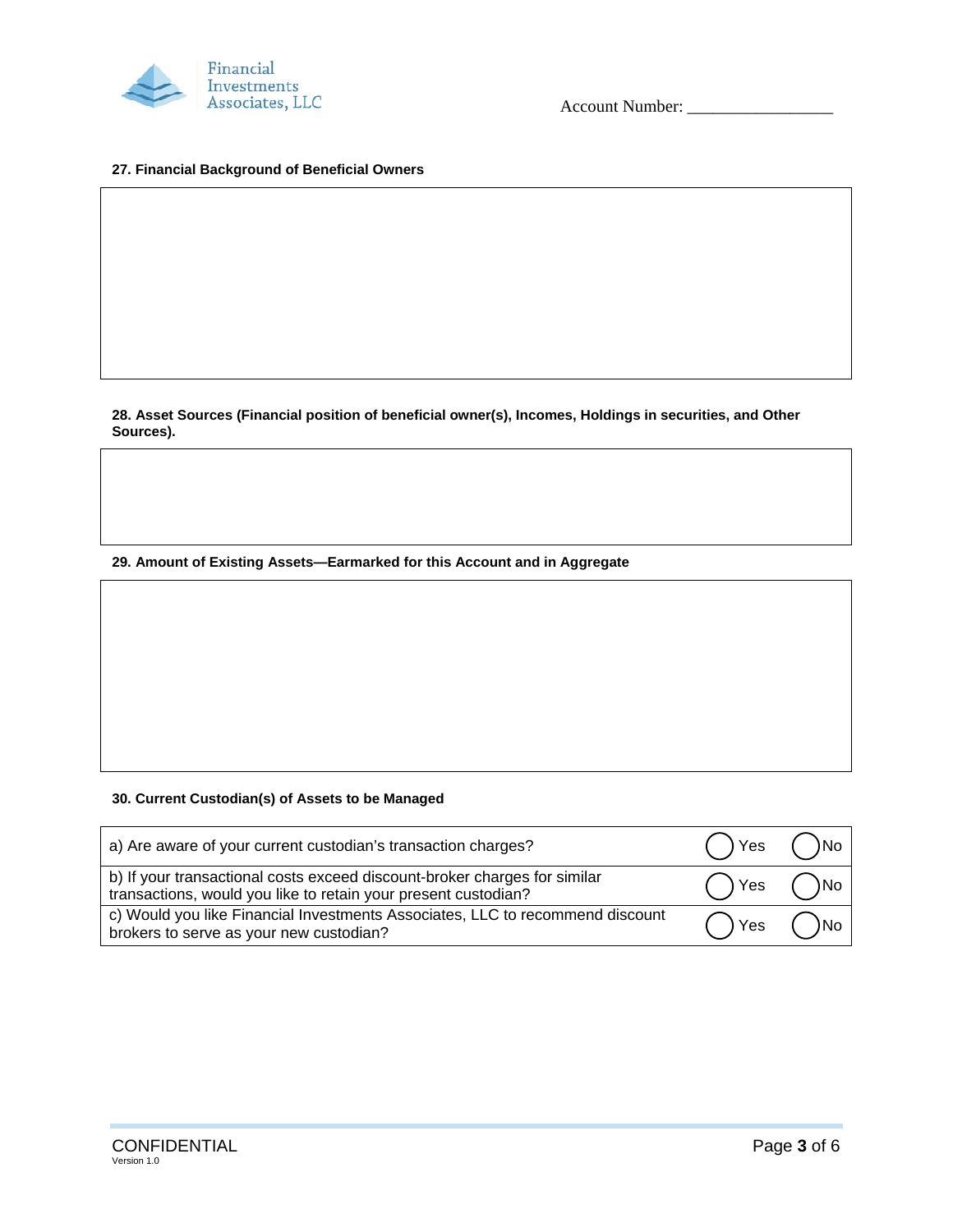

#### **31. Amount of Existing Assets—Earmarked for this Account and in Aggregate**

#### **32. Account Numbers**

| 33. Trading Authorization or Limited Power of Attorney signed by<br>client(s)?   | Yes | l No |
|----------------------------------------------------------------------------------|-----|------|
| 34. Trading Authorization or Limited Power of Attorney accepted by<br>custodian? | Yes | No   |

**35. Date of Acceptance** 

mm/dd/yyyy

#### **4. Risk Profile**

| TO BE FILLED OUT BY FINANCIAL INVESTMENTS ASSOCIATES, LLC ONLY         |     |    |       |            |    |
|------------------------------------------------------------------------|-----|----|-------|------------|----|
|                                                                        |     |    |       |            |    |
| Is (are) the Beneficial Owner(s) politically exposed?                  |     |    |       | Yes        | No |
| Are applicants from a high risk jurisdiction as determined by<br>OFAC? |     |    |       | Yes        | No |
| If yes, which?                                                         |     |    |       |            |    |
|                                                                        |     |    |       |            |    |
|                                                                        |     |    |       |            |    |
| <b>OFAC Verified?</b>                                                  | Yes | No | Date? |            |    |
|                                                                        |     |    |       | mm/dd/yyyy |    |
| By Whom?                                                               |     |    |       |            |    |
|                                                                        |     |    |       |            |    |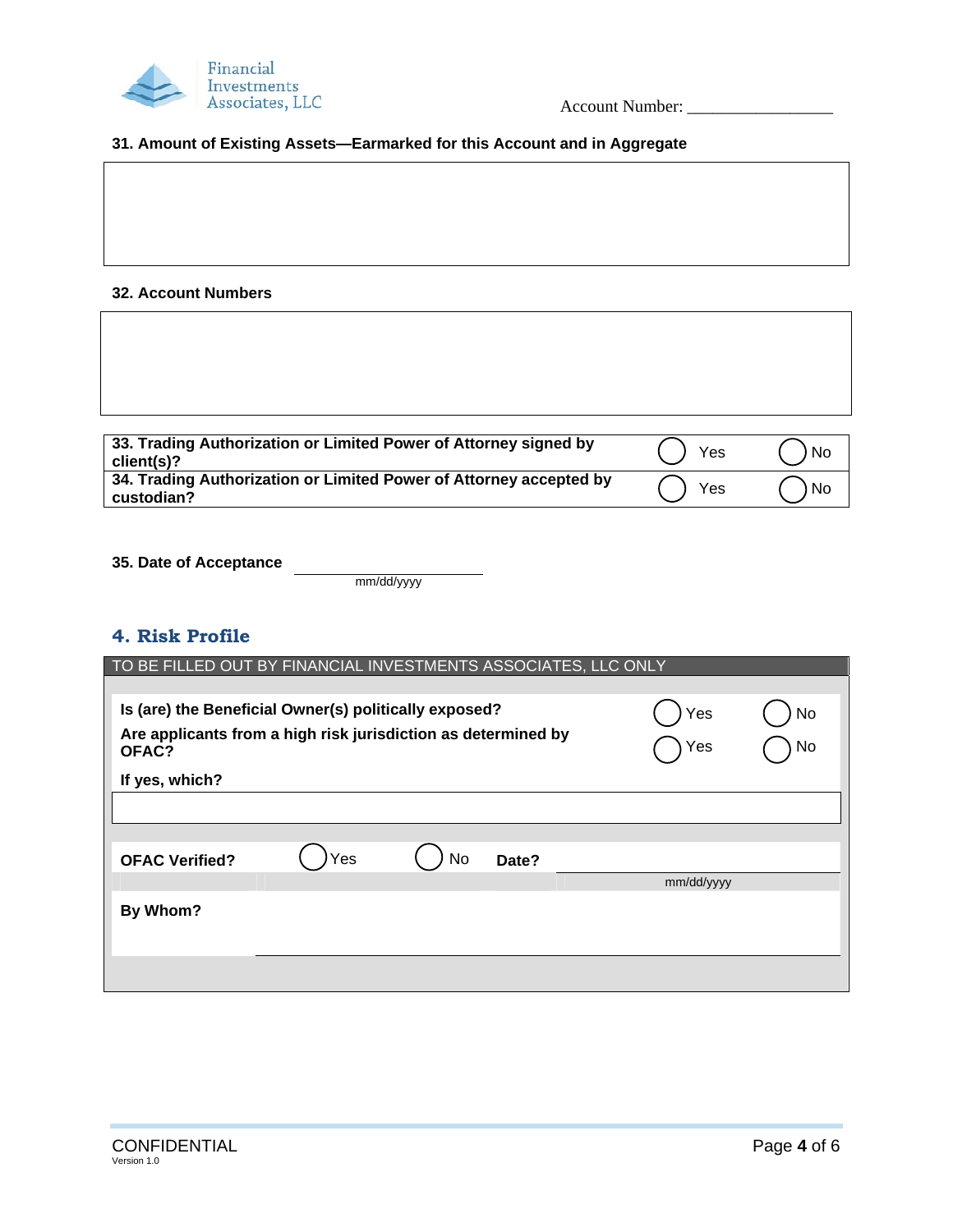

# **Professional Information**

Account Number: \_\_\_\_\_\_\_\_\_\_\_\_\_\_\_\_\_

|                                        | 36. Company Size |  |  |
|----------------------------------------|------------------|--|--|
| low many emplovees work at vour compai |                  |  |  |

**37. Key Figure inside the Company 37. Key Figure inside the Company** 

How many employees work at you

| 38. Are you considered an "insider" in a publicly-listed company? | $()$ Yes $()$ No |  |
|-------------------------------------------------------------------|------------------|--|
| 39. Are you an executive of a publicly-listed company?            | $()$ Yes $()$ No |  |

**40. Does your employer have a website? If so, please enter the site's URL/address (e.g. www.mycompanywebsite.com)** 

**41. List, describe, and detail any associated relationships with other accounts at the aforementioned firm:** 

# **Investment and Risk Profile**

*Check all that apply and explain the intended purpose(s) and financial goals for your capital:* 

| 42. Future income:                      | 43. Target Year:     |
|-----------------------------------------|----------------------|
| 44. Retirement income:                  | 45. Target Ret. Age: |
| 46. Loved one's education:              | 47. Relationship:    |
| 48. Current income from market profits: |                      |
| 49. Speculation for growth:             |                      |
| 50. Estate liquidity:                   |                      |
| 51. Other:                              |                      |
|                                         |                      |
|                                         |                      |